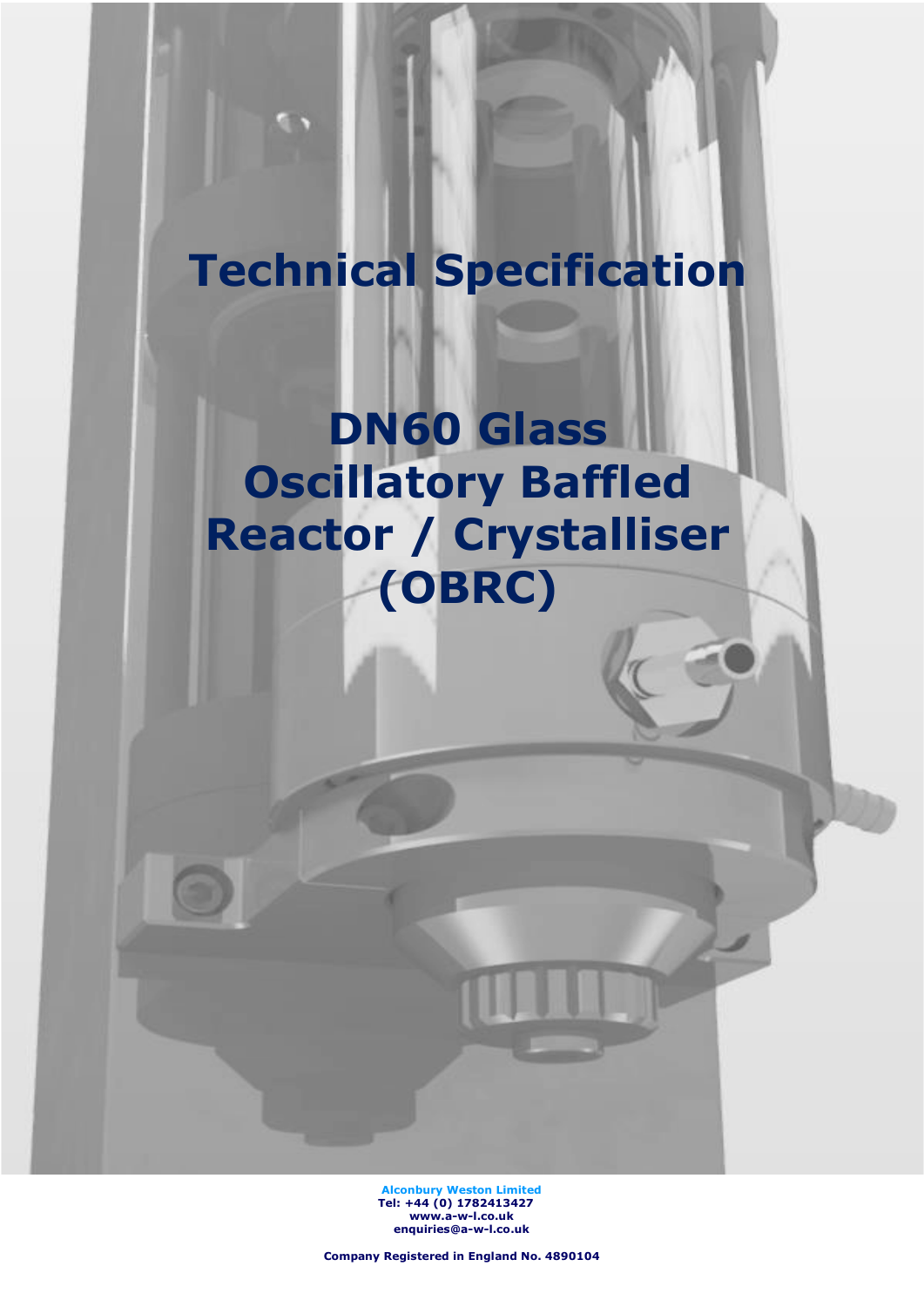*Oldfield House* **Galveston Grove Fenton Stoke-on-Trent ST4 3PE**



# **Overview:**

This Oscillatory Baffled Reactor / Crystalliser (OBRC) has been manufactured for the intended use of carrying out chemical reactions and crystallisations at larger scales. It will allow the investigation of the fundamental kinetics and the critical process parameters such as reactant ratios, cooling rates, temperatures, addition rates etc. and what effects the baffled mixing can bring.

The unit can be supplied with a single or twin vessel configuration, both configurations fit on the same reactor framework. Twin vessel configurations are supplied such that they can be used as two individual batch vessels or connected to work as a chain of stirred tanks, this vastly increases the flexibility of the unit and allows much easier integration into continuous processing streams.

#### **Operating Parameters:**

Temperature Range:  $-20^{\circ}C \sim +120^{\circ}C$ Oscillator Frequency:  $0.1$  Hz  $\sim$  6.0 Hz in 0.1 Hz increments Oscillator Amplitude / Stroke:  $5 \text{ mm} \sim 90 \text{ mm}$  in 1 mm increments Pressure: Ambient

Although the above conditions are individually possible, no guarantees can be given for any particular combination. For instance, the total speed of the oscillator is limited by the motor and controller so a frequency of 6 Hz can be achieved at smaller amplitudes but not necessarily at the largest oscillation.

# **Materials of Construction:**

The wetted parts of the OBRC are manufactured, as standard, from the following materials:

> Vessel: Borosilicate 3.3 Glass Collars: 316L Stainless Steel Drain Valve: 316L Stainless Steel / FEP Baffle String: 316L / PEEK Seals: PTFE / FEP

# **Weight and Dimensions:**

| Weight approx.: | 380kg                                                     |
|-----------------|-----------------------------------------------------------|
| Dimensions:     | $1000 \times 650 \times 2500$ mm (width x depth x height) |

The above dimensions are of the footprint of the unit without castors. A further space of 100mm should be allowed all around the reactor to allow for connections of services etc.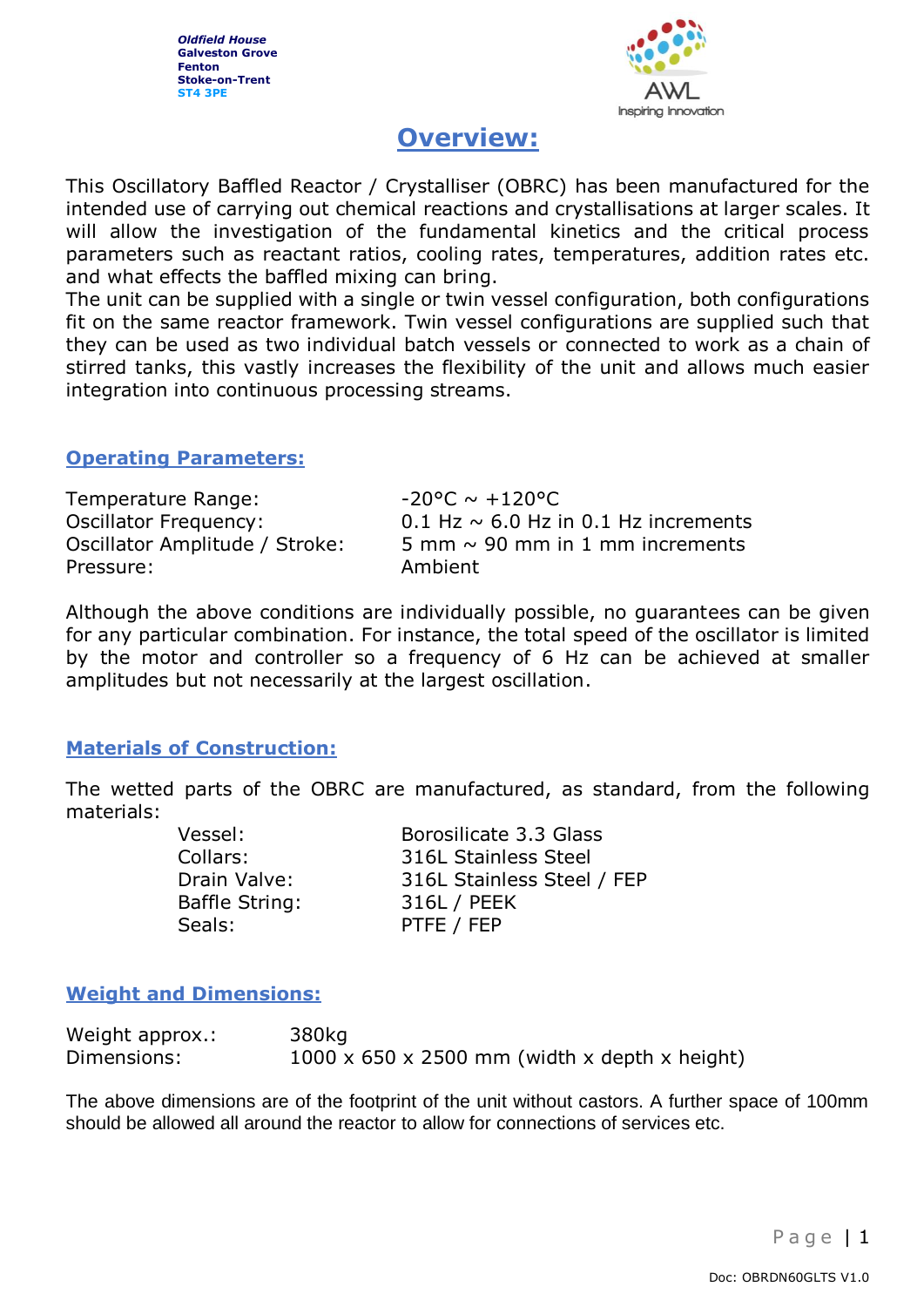

# **System:**

# **Reaction Vessel:**

The standard scope of supply includes one, fully jacketed, DN60 reaction vessel:

1.6m working length / 4.5 litre vessel with a 4.25 litre working volume.

Each vessel is made up of a number of straight glass sections (3 as standard) with intermediate coupling collars of 316L steel. The vessel is water jacketed and the same water flows through a heating path within the collars and end caps to ensure that the complete vessel is maintained at one temperature throughout.

The vessel is supplied with a fully sealed cap, baffled agitator, jacket heating connections, bottom outlet valve, and process inlet / PAT connection points. The bottom outlet valve is specially adapted to allow for its complete removal and the fitting of a sparger for gas/liquid reactions.

The DN60 OBRC can also be supplied with two vessels as detailed above without increasing the footprint of the equipment.

#### **Drive Mechanism:**

A linear gearbox drives a high powered permanent magnetic coupling which drives the baffle indirectly through a fully sealed cap using the magnetic forces. This enables the vessel to be manufactured with no moving seals thereby vastly prolonging the service intervals. The gearbox is driven by a high precision servo motor and the coupling / baffle string are balanced with a counterweight to increase the overall electrical efficiency of the unit. The counterweight can be removed and replaced with a second vessel at the time of order or at any time post purchase.

#### **Support Structure:**

The reaction vessel is supported by a stainless steel support structure. The rear upper framework houses the servo motor, gearbox and other moving parts whilst the lower rear section of the support structure houses the control panel.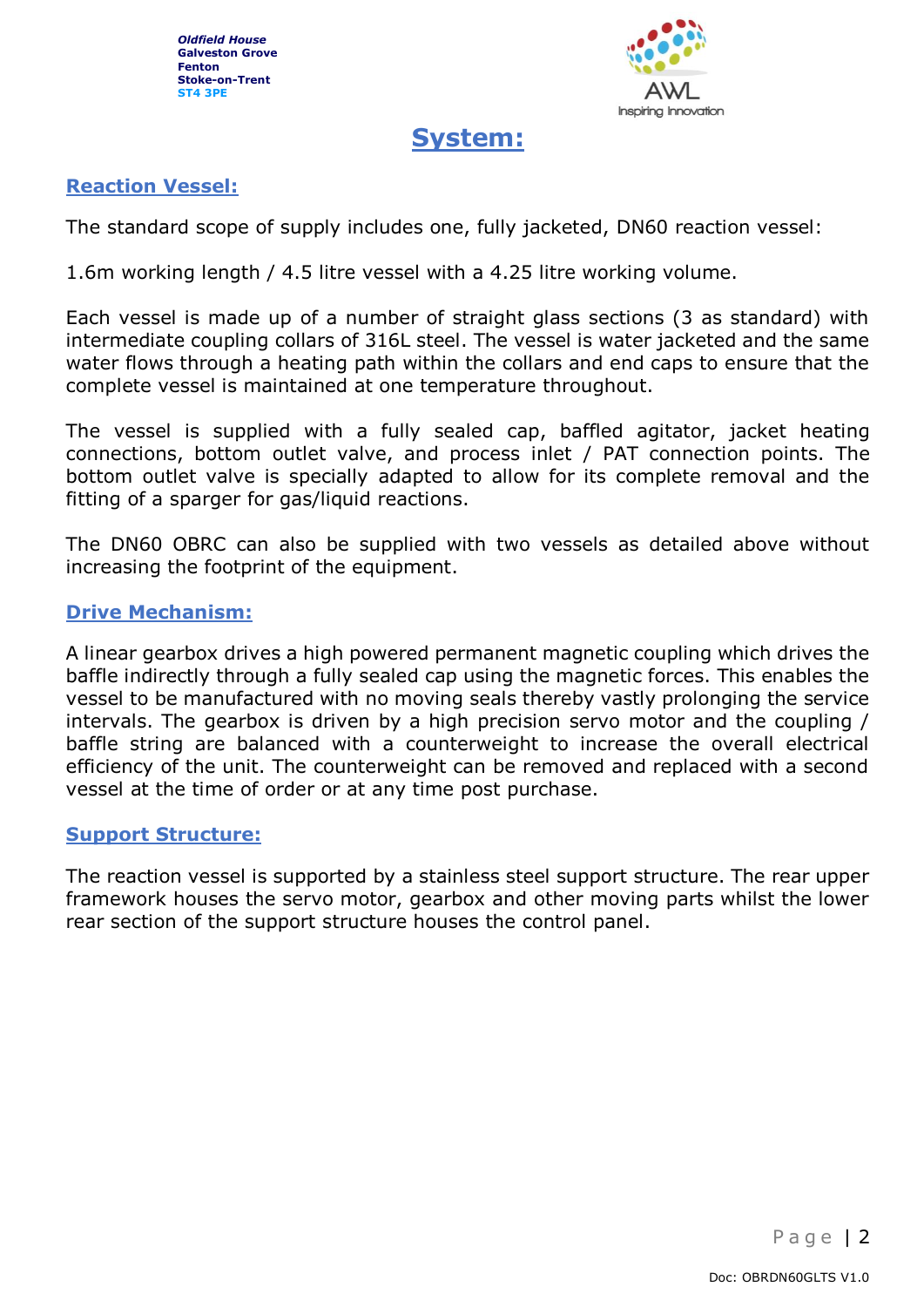*Oldfield House* **Galveston Grove Fenton Stoke-on-Trent ST4 3PE**

# **Representative Example:**





*Figure 1: DN60 OBRC Complete System*

# **General Arrangement:**



*Figure 2: General Arrangement (For Illustration Only)*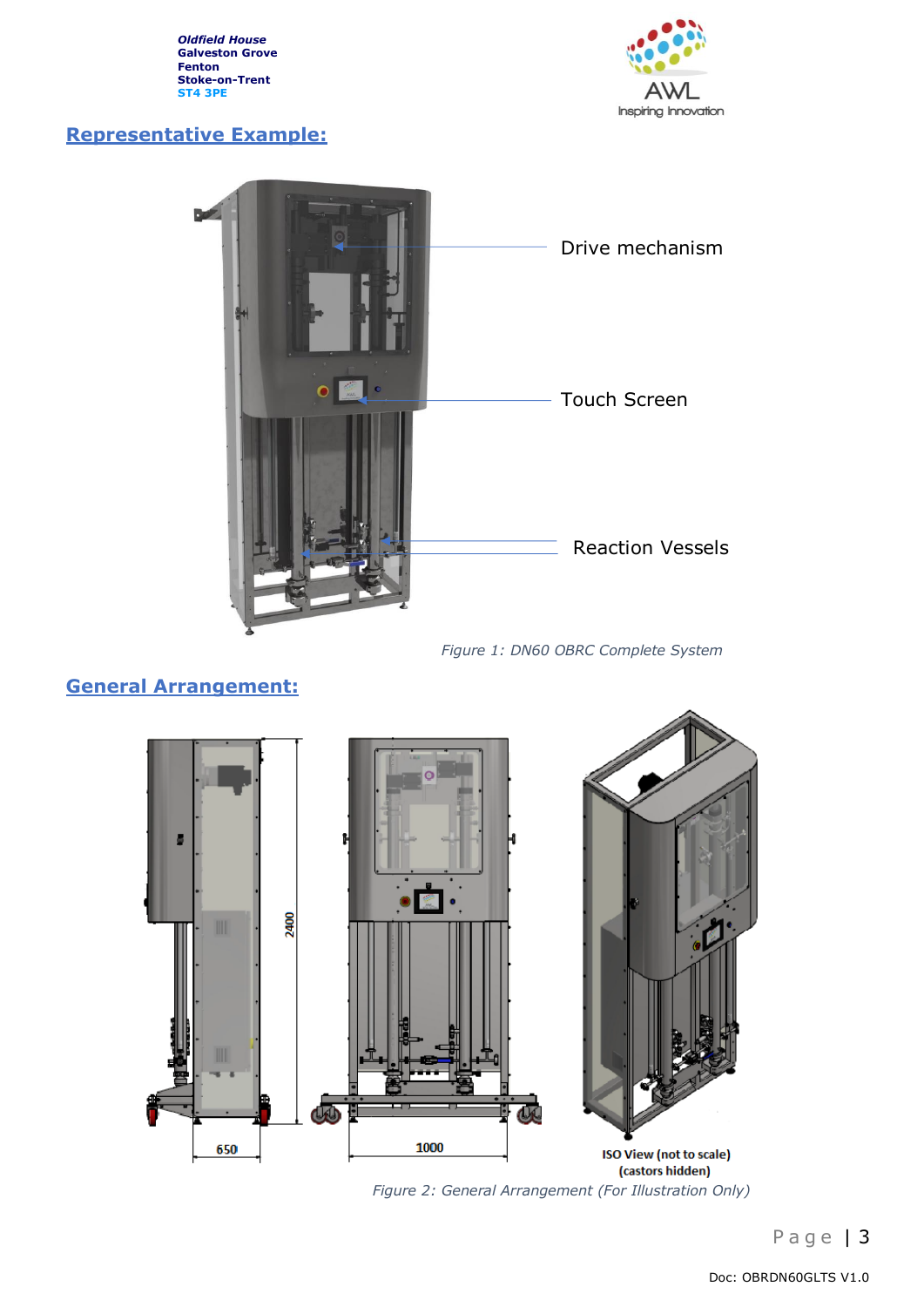



#### **Operator Panel:**

Mounted on the front guard are the touch screen HMI, reset and emergency stop buttons. The HMI is used to start and stop the oscillator as well as adjusting the frequency and amplitude of oscillation.

The panel also indicates the state of the safety circuit which is controlled by the oscillator drive controller and the inbuilt pressure transmitter safety controller.



#### **Control System:**

The control system cabinet houses the PLC, drive controller, safety circuits, fuses, power isolator and other electronics. The cabinet is mounted on the rear side of the OBRC framework.

Electrical Specifications:

Supply: 3 Phase, Neutral and Bonded Earth, 400 Volts, 50 Hz

The supply must be fed to the machine in a conduit that is grounded to the enclosure. The machine operating current is up to 16 Amp.

Temperature: The system is designed to be operated in an ambient temperature of between 0 – 50°C. (140F). Storage should be within an ambient temperature range of 0 to 65°C and a relative humidity range of 5 to 95% non-condensing.